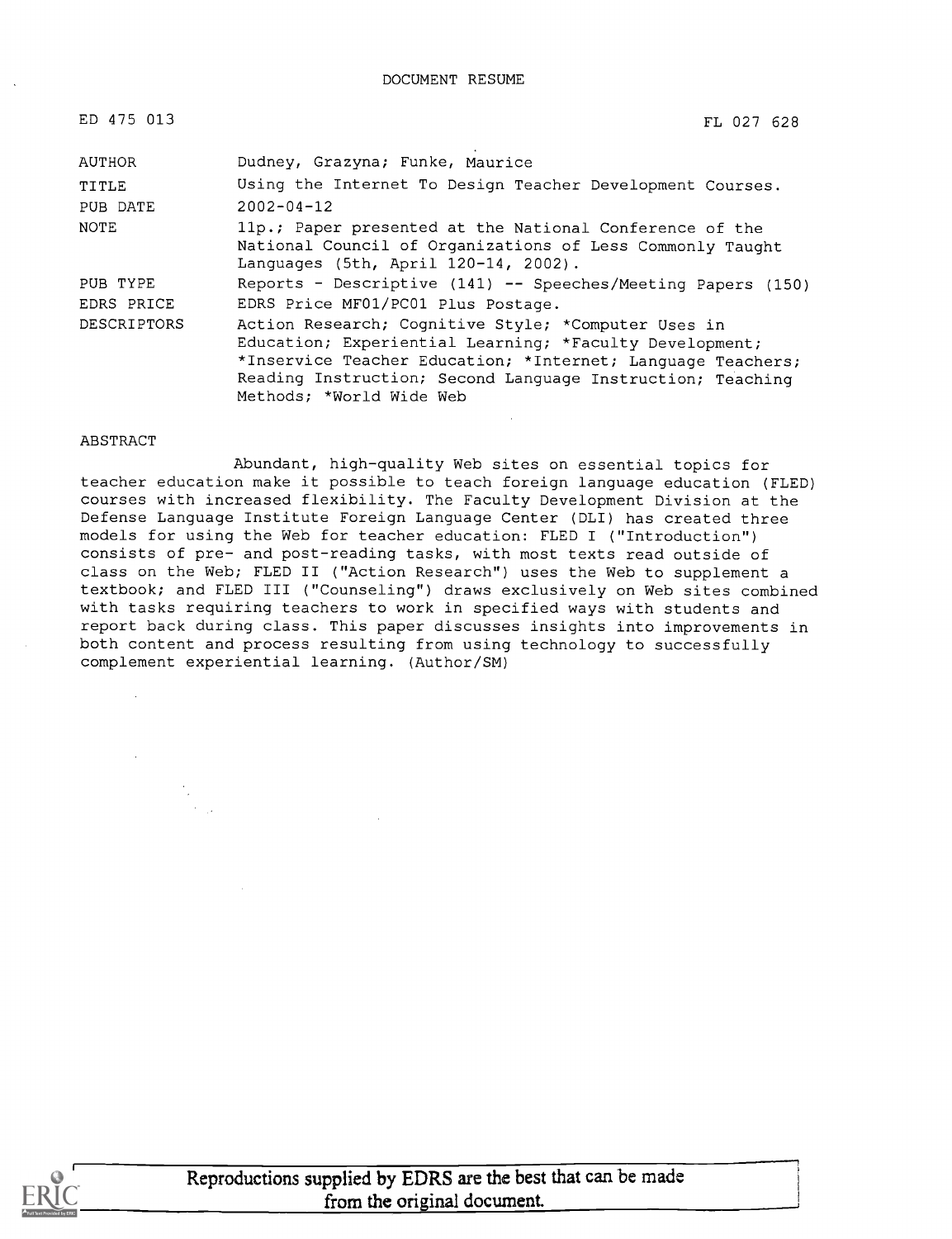## Using the Internet to Design Teacher Development Courses

Grazyna Dudney Maurice Funke Defense Language Institute Foreign Language Center

U.S. DEPARTMENT OF EDUCATION<br>
COME of Educational Research and Improvement<br>
EDUCATIONAL RESOURCES INFORMATION<br>
CENTER (ERIC)<br>
This document has been reproduced as<br>
received from the person or organization<br>
originating it.

- 
- Minor changes have been made to improve reproduction quality.
- . Points of view or opinions stated in this document do not necessarily represent official OERI position or policy.

PERMISSION TO REPRODUCE AND DISSEMINATE THIS MATERIAL HAS BEEN GRANTED BY

<u>Grazyna</u> l Klif

TO THE EDUCATIONAL RESOURCES INFORMATION CENTER (ERIC) 1

 $rac{1}{2}$  027628

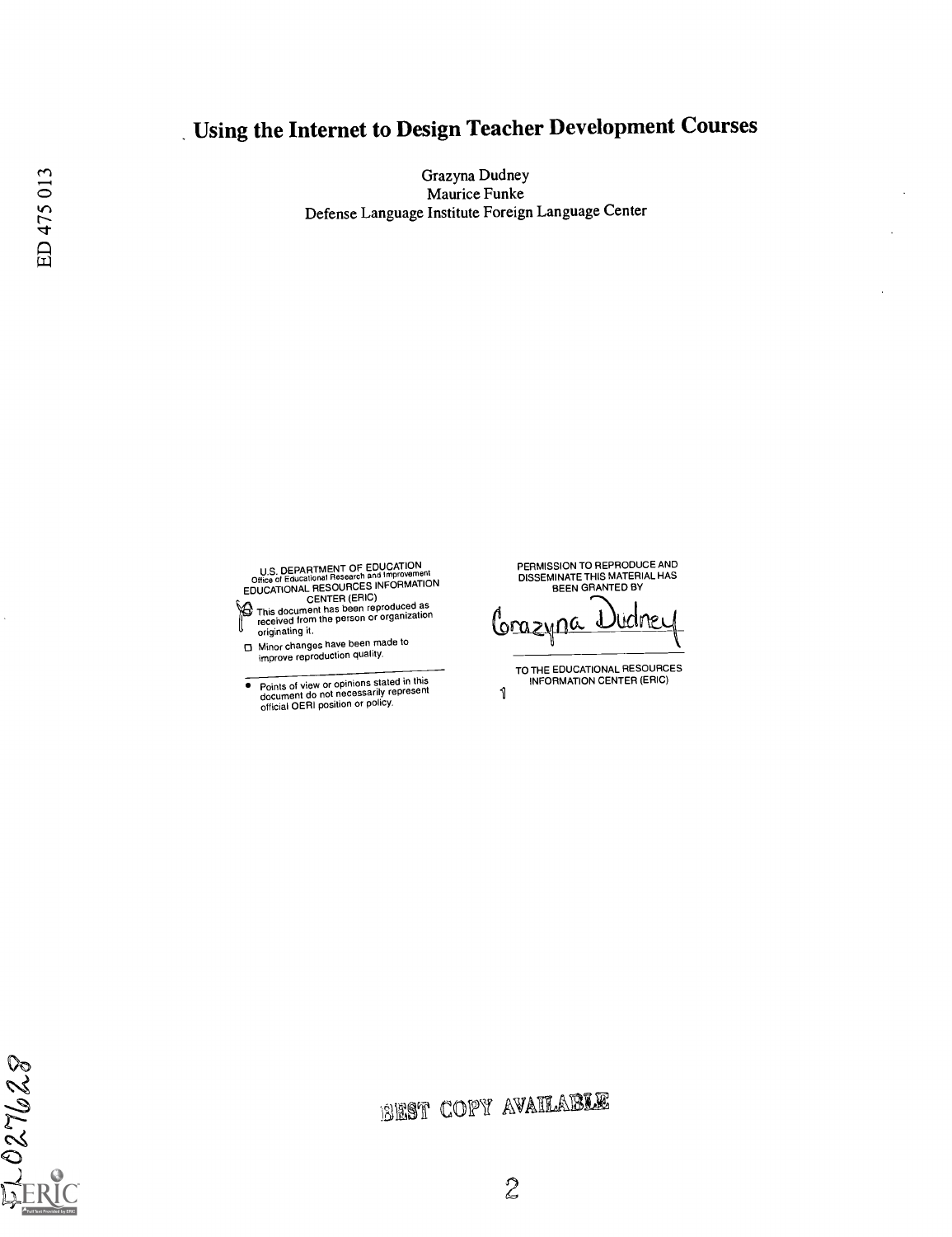### Using the Internet to Design Teacher Development Courses

Grazyna Dudney Maurice Funke Defense Language Institute Foreign Language Center

Abundant, high quality web sites on essential topics for teacher education make it possible to teach foreign language education (FLED) courses with increased flexibility. The Faculty Development Division at the Defense Language Institute Foreign Language Center (DLI) has created three models for use of the web for teacher education: FLED I ("Introduction") consists of pre- and post-reading tasks with most texts read outside of class on the web; FLED II ("Action Research") uses the web to supplement a textbook; and FLED III ("Counseling") draws exclusively on web sites combined with tasks requiring teachers to work in specified ways with students and report back during class. This paper discusses insights into improvements in both content and process resulting from using technology to successfully complement experiential learning.

The fast pace of the web is, unfortunately, too often accompanied by fast—and superficial—reading practices on the part of screen observers, i.e. those people who take in information from web sites. However, the problem of using the web for educational purposes can start even before the "intake" phase of reading and/or listening. Many web sites whose content is related to foreign language education cover only an overview of content rather than an in-depth analysis. Out of 50 or more sites dealing with cognitive theory, for example, only one or two may have enough content to adequately introduce distinctions between behaviorist and cognitive theories. Unlike textbooks for foreign language education classes, the web sites may not include exercises, learning activities and projects intended to change class participants' attitudes, knowledge base and awareness. On the other hand, the web has many advantages that textbooks cannot offer. FLED class participants can quickly move from concept to concept if links are provided. They may be able to cross-reference different authors with differing perspectives on the same topic in the syllabus. They might even discover additional sites on a topic such as cognitive theory by using search engines. All of these possibilities may lead to greater efficiency in the learning process.

#### The Learning Process and the Web Experience

Many cognitive theorists agree that the learning process can be described in terms of input, intake, short-term memory, working memory and long-term memory. The "intake" is that part of the input that is

 $869250$ 

3

1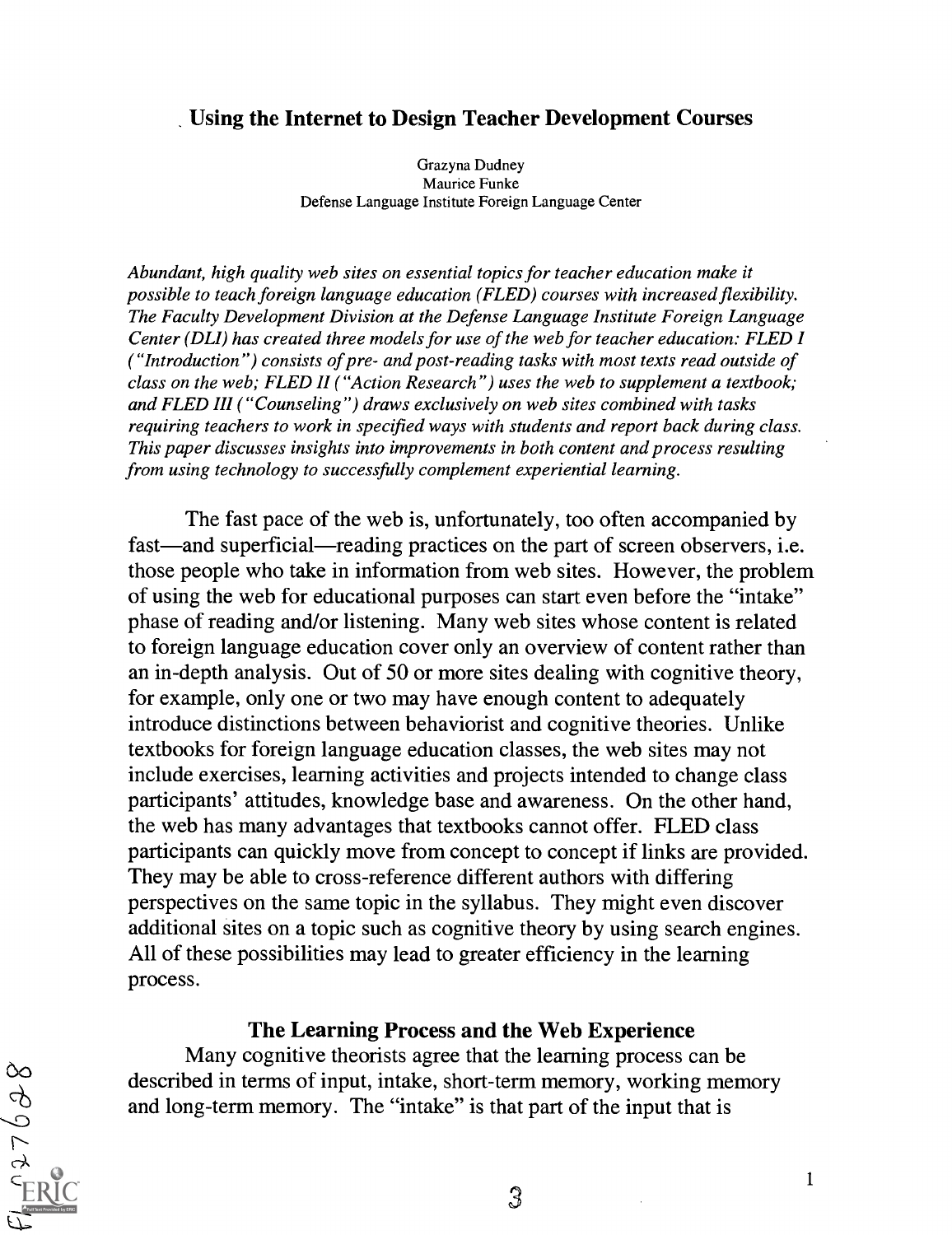registered in short-term memory. Van Lier (1991) emphasizes the need for focusing exercises, i.e. a task that encourages the listener or reader to concentrate on the particular aspect of the input that the learner needs to notice. Leo van Lier asserts that, in second language learning situations, "assisting students in their focusing efforts (including drawing attention to X) is, of course, a key task of the teacher. The success of such efforts depends in large measure upon the degree to which the teacher understands what the students are doing." (p. 34). According to Earl Stevick (1996), the information taken-in remains in short-term memory a mere 20 seconds, if the learner does nothing with it. However, if the information is relevant and judged by the learner to be important, it passes on to working memory and has an improved chance of ending up in long-term memory. One of the keys to that process is, according to Stevick, the distinction between "academic motivations" and "life motivations." Stevick identifies three types of academic motivations in foreign language classrooms: "(1) to get the right answer, (2) to keep the teacher happy, and (3) to enhance one's standing in the class. Unfortunately, [he adds] most students seem to have only a limited supply of these academic motivations." (p. 8). Stevick contrasts these weak academic motivations with life motivations. "Life motivations, on the other hand, are virtually inexhaustible. I have sometimes heard teachers discussing how best they might 'motivate' their students. A better question, I think, would be how to identify our students' particular combinations of existing 'life motivations,' and how to harness those motivations for the work at hand." (p. 8) Life motivations concern professional and financial goals, personal development and social acceptance and standing within the community of the faculty. Later in this paper, we will discuss tasks that tap these types of interests and motivations in our teacher-participants. Once the relevance and motivation have been established, working memory acts much like a magnet. It pulls information related to the intake from long-term memory into working memory, which then begins to compare and contrast the intake with what was already in long-term memory. Madeline Ehrman (1996) defines this "deep processing" as "an active process of making associations with material that is already familiar, examining interrelationships within the new material, elaborating the stimulus through further development of it, connecting the new material with personal experience, and considering alternative interpretations." (p. 173). The goal of classroom tasks in FLED is that participants will become actively and personally engaged in the web materials after the preparation work in class has sensitized them to the issues to be studied and that they will use new information to plan classes and teach in more efficient ways.

 $\frac{1}{2}$ 

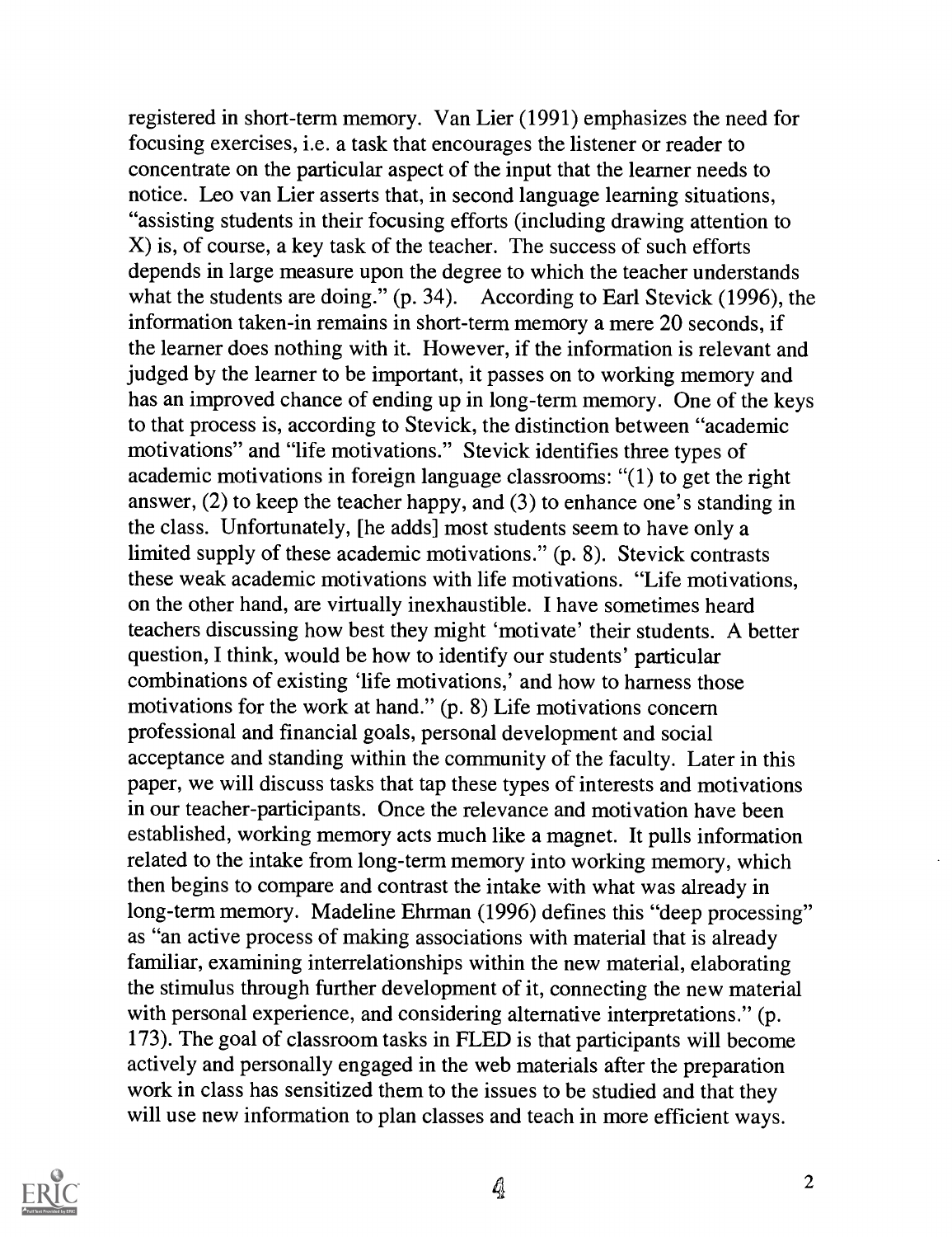After a short introduction and discussion of these and similar concepts, FLED participants can begin their own research by starting, for example, with the following site.

### http://chiron.valdosta.edu/whuitt/col/cogsys/infoproc.html

This site is typical of the higher-end sites. 1) It contains colored graphics that illustrate concepts and help the learner focus on particularly important components of the message. 2) It has numerous links to associated sites, which helps the learner develop schemata and build the associations needed for transfer from working memory to long-term memory. 3) It relates theory to practice by giving examples of teaching activities that reflect the theoretical perspective and, in doing so, assists in activating the teacher participant's long-term memory by drawing into consciousness his/her experiences in the classroom. 4) It includes not only current views but also refers the reader to major works of the past that led the way toward contemporary perspectives, making it easier for teacher-participants to update their knowledge base by comparing what they already know with current developments in the profession's understanding of the learning process.

## Foreign Language Education I, One Way of Using the Web Pre-Reading Activities

As mentioned earlier, both Stevick and Van Lier point out that learners can increase their learning efficiency by participating in activities that cause them to focus on specific content. For example, let's assume that the following excerpt from a Drake University site contains a message that you want your participants to understand and digest intellectually.

### Comparing the Two Dominant Paradigms

Though the behavioral paradigm still dominates much of our educational practice, we are moving toward the cognitive paradigm in our schools: whole language reading programs, cooperative learning methods, student projects and self-managed assignments, and (often but not always) "extracurricular" student-centered activities such as music, theater, and sports.

### In the behavioral paradigm:

- 1. Learning is passive.
- 2. Students must learn the correct response.
- 3. Learning requires external reward.
- 4. Knowledge is a matter of remembering information.
- 5. Understanding is a matter of seeing existing patterns.

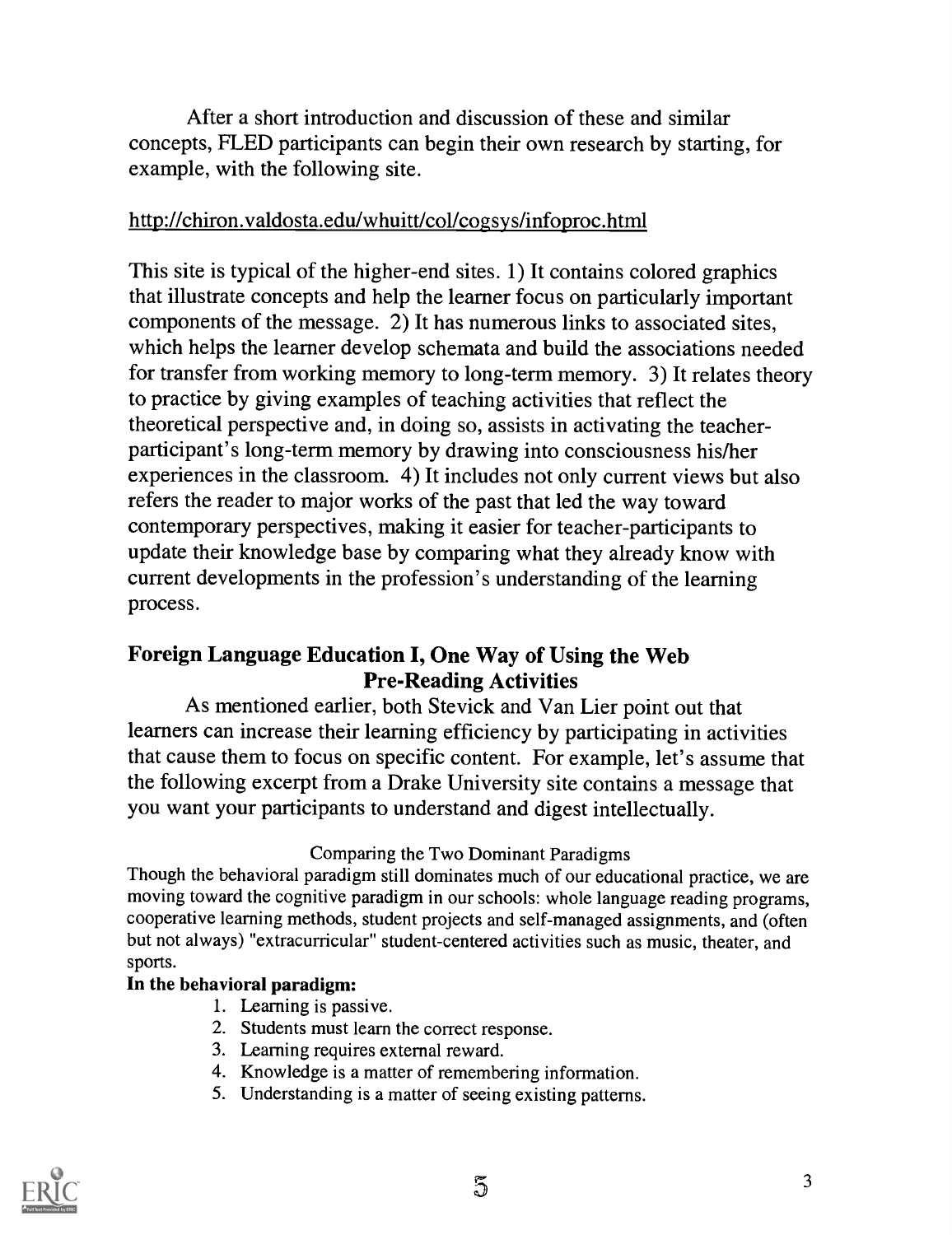- 6. Applications require "transfer of training" which requires "common elements" among problems.
- 7. Teachers must direct the learning process.

### In the Cognitive Paradigm:

- 1. Learning is active.
- 2. Students explore various possible response patterns and choose between them.
- 3. Learning can be intrinsically rewarding.
- 4. Knowledge is a matter of acquiring information
- 5. Understanding is a matter of creating new patterns.
- 6. Applications require the learner to see relationships among problems.
- 7. Students must direct their own learning.

from: http://www.educ.drake.edu/romig/cogito/cognitive\_paradigm.html

Before FLED participants can profit from exposure to this information about the differences between behavioral and the cognitive paradigms, they will have to experience the differences themselves so that they develop a feeling for what it is like to be "active" or "passive," for example. In order to do that the FLED instructor might divide the class into two groups and teach one group using the listen-and-repeat routine of the audio-lingual days. The second group observes and takes notes on the process. The following procedure might be used to teach the use of the definite article in English. The teacher says: "John has a dog." Students are instructed to repeat the sentence. The teacher says "cats" and students say: "John has cats." The teacher continues with such items as "money," "phone," and "time," always making a point of rewarding correct responses with a "good." The teacher then begins with a second model sentence. "Mary looks at a car." Students repeat the sentence and begin the substitution drill. "Mary looks at a house/ people/ a bus/ children."

After the experience phase of the lesson plan is finished, the observers discuss the process, i.e. who did what and how. What was the mental process involved? What are the assumptions about the learning process behind the teaching approach? FLED participants usually comment on the positive reinforcement, the repetition and something on the pattern sentences. At this point, it is not necessary to have a thorough discussion about behavioral theory. The purpose of the activity is to sensitize teacherparticipants so that when they open the web site they will study it, analyze it and associate it with the activities carried out in class before receiving the assignment to go to the web.

In order to sensitize participants to the principles of the cognitive paradigm, the FLED teacher might want to hand out an authentic article with

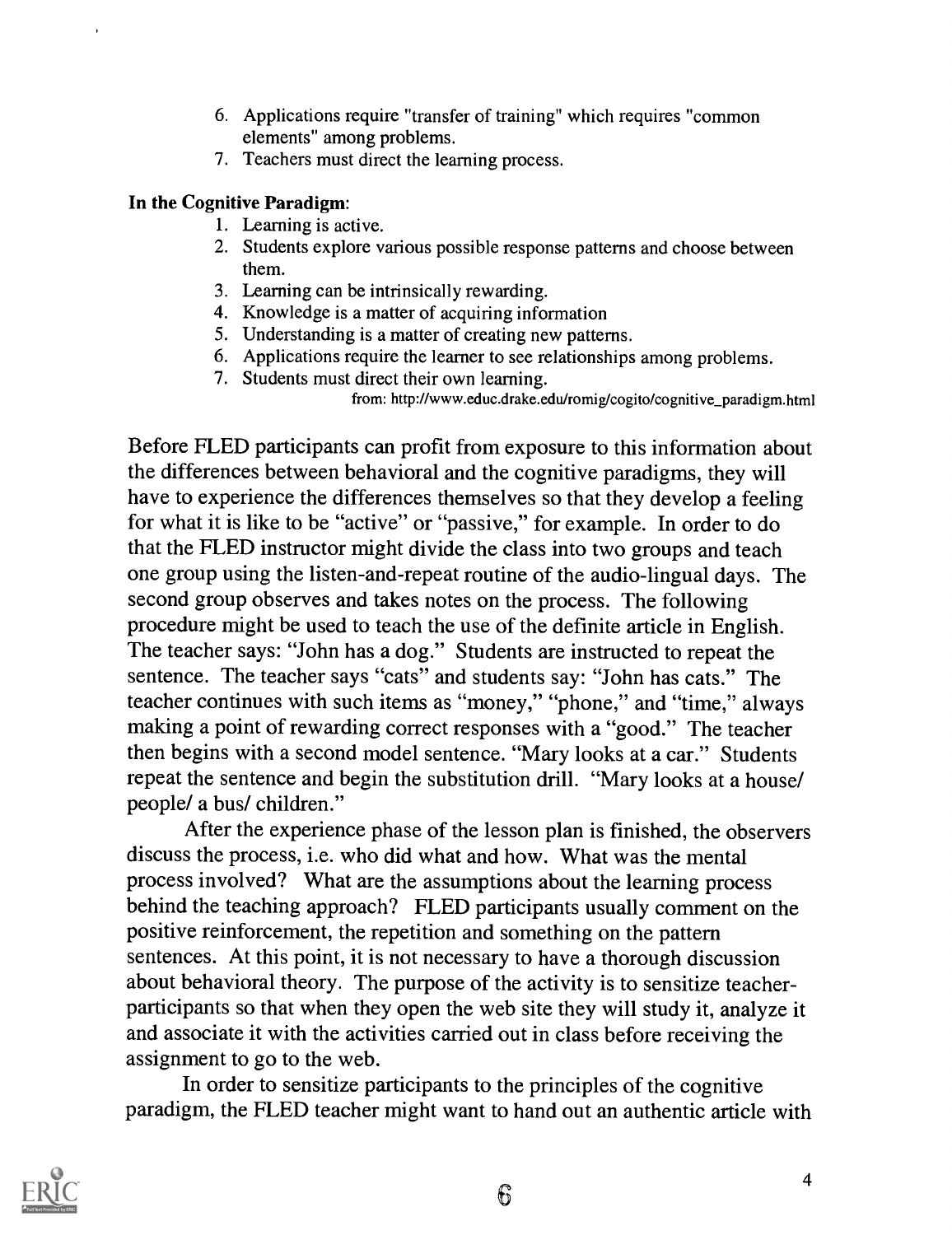lots of action, e.g., an article about a robbery or a car accident. Half of the class reads the article and participates in the teaching demonstration as students. The other half observes the process as in the behavioral experience described earlier. After students have read the article, the teacher asks them to collectively give oral summaries about everything they know about the people, everything they know about the locations and everything they know about the action, i.e. about what happened. The observers discuss the process as above. This time the discussion will center on student involvement ("active students"), meaning, schemata, etc. Again, the depth of the discussion is not crucial. The purpose of the activity is for teacherparticipants to experience the differences between a behaviorist and a cognitive approach before going to the web site.

#### Post-Reading Activities

Post-reading activities have a different purpose than pre-reading activities. After teacher-participants have finished viewing the web site, the goal is to embed the knowledge gained (or, perhaps, it is only exposure) into the experience of actually teaching in the foreign language classroom, i.e. to tap life motivations. As in the pre-reading experiential activity, this is accomplished through doing rather than discussing. Typically, after teacherparticipants in FLED classes have read about the cognitive paradigm, they are given several textbooks or lesson plans to analyze. They look at each activity and identify the assumptions about learning behind the activity. In older textbooks, the reading texts, for example, are usually followed by who/where/what questions. These are closed-questions in which there is only one correct answer. "Bob went to the grocery store at 5 o'clock to buy bread." "Who went ... ?" "Where did Bob go?" "What did Bob buy?" etc. Often the listening text will be followed by the same type of questions or perhaps multiple-choice exercises. Participant-teachers work in pairs and arrive at a consensus about whether they are looking at a textbook based on behaviorist or on cognitivist assumptions about learning. The second half of the activity is to look at a more modern textbook, presumably one influenced by cognitive theory, and analyze it in the same way. As homework, they may be asked to write a lesson plan for their next class and analyze it. In this example, participant-teachers use their newly gained knowledge/exposure to the two dominant paradigms to understand their own assumptions and teaching practice from a new perspective. The purpose of post-reading activities in FLED I is to embed the information obtained from the web site into teaching practice and bridge the gap between theory and



 $7<sup>7</sup>$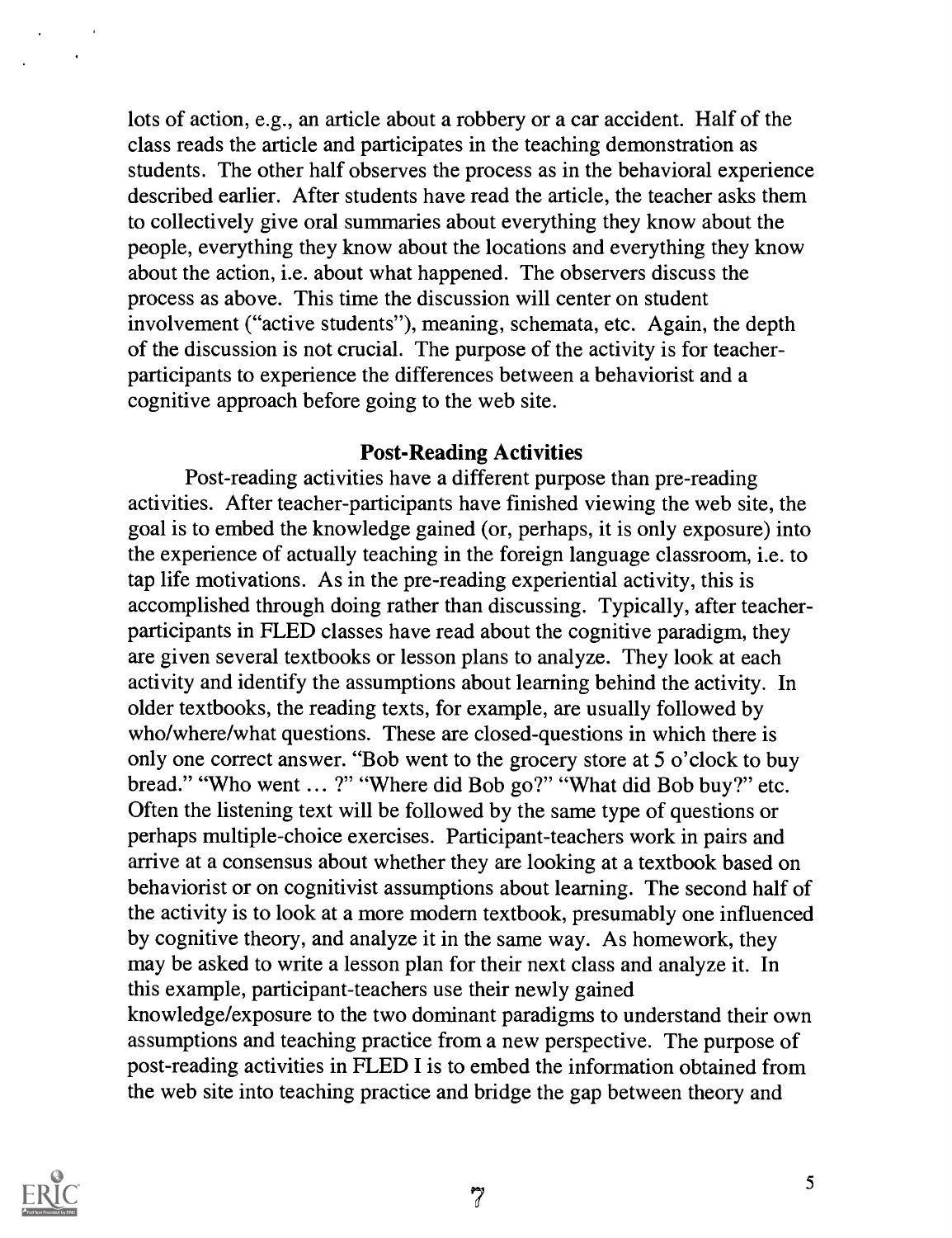teaching decisions. This is the final phase of the learning process, the application phase.

Foreign Language Education II, Another Way of Using the Web The purpose of FLED II is to teach participant-teachers to carry out action research. The procedures for carrying out action research are fairly simple. However, the shaping of participant-teachers' attitudes and the development of the skills needed to reflect on the teaching process constitute a major challenge to the FLED instructor. In this course, a textbook is used, Jack Richards' and Charles Lockhart's Reflective Teaching in Second Language Classrooms. In the first chapter of this textbook Richards and Lockhart (1994) provide an overview of the tools needed to carry out action research, journals, lesson reports, surveys and questionnaires, audio or video recordings and observation. A few examples of teachers carrying out action research are provided. The second chapter represents the first of several chapters on reflection and what it is. This chapter dwells on teacher beliefs: the source of those beliefs and categories of beliefs concerning the language taught, the learning process, the teaching process, the program of instruction, the curriculum and the teaching profession. The chapter is filled with questions asking readers to search their own belief systems to discover what they believe and how they came to believe what they believe. However, little mention is made of how people—teachers in particular—convey beliefs and what effect semi- or sub-conscious beliefs have on students in the classroom. The authors presumably made a conscious decision to limit the chapter to the classification of belief systems and not expand it into the more extensive area of communication systems, such as body language, facial expressions, tone of voice and other more subtle ways in which subliminal meanings/beliefs are expressed and transmitted. In this case, as well as in most other chapters, the web provides a convenient and rich resource. Here, as well as in other instances, the depth of the FLED II course is derived out of web sites. In fact, the claim could be made that the textbook itself is more of a supplementary source for the essential content of the course, which is to be found on the web. Students, in this case, are directed to several sites on the Pygmalion effect. Often, teacher-participants read a portion of a chapter, carry out a selection of activities developed by the authors and then read related web sites, such as those on the Pygmalion effect, before finishing the chapter in the textbook. While it goes beyond the scope of this paper to discuss the merits of the Pygmalion effect, it may be helpful to provide examples of some of the information teacher-participants find. For example,



 $\ddot{\phantom{1}}$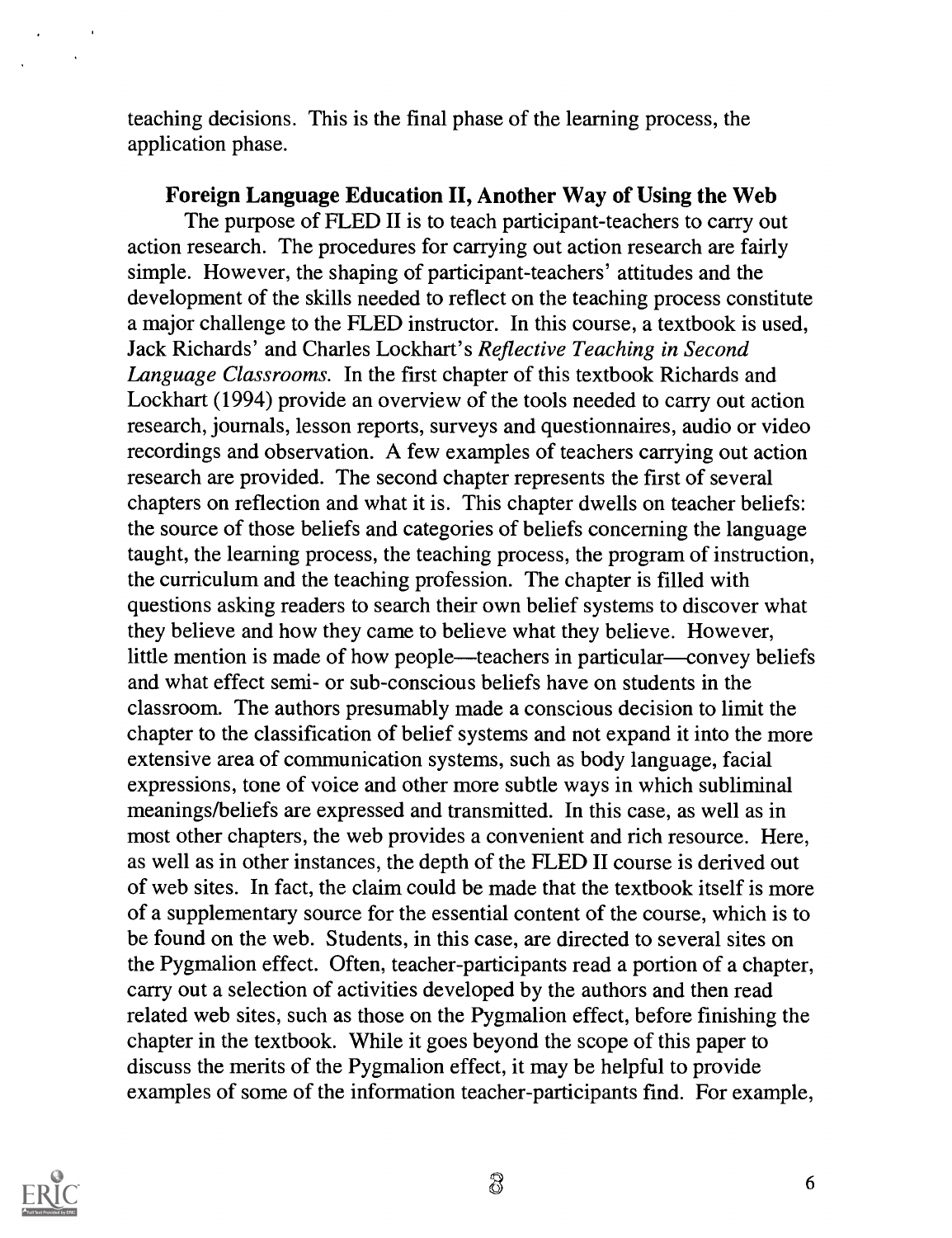- Better performance resulting from high expectations leads us to like someone more.
- Lower performance resulting from low expectations leads us to like someone less.
- We tend to be comfortable with people who meet our expectations, whether they're high or low.
- We tend not to be comfortable with people who don't meet our expectations, whether they are high or low.
- Forming expectations is natural and unavoidable. http://www.accel-team.com/pygmalion/index.html

Armed with the perspective of the Pygmalion effect at work in their classrooms, teacher-participants have a reason to take the work of discovering their sub- and semi-conscious belief systems seriously. The web site provides them, in this case and in a series of other cases in FLED II, with a framework that makes sense out of the steps involved in carrying out action research, i.e. initial observation, hypothesis formation, planning the action, carrying out the plan/gathering data and evaluation.

In contrast to the FLED I model of using the web, in FLED II the web is used to supplement a textbook rather than as a surrogate for a textbook. In FLED I the activities are developed to augment the intake of the participantteachers from the input provided by web sites; in FLED II the activities are, for the most part, in the textbook. The differences between the function of the web in these two models has to do with the differing objectives of the two courses. FLED I is a survey course covering a variety of topics related to foreign language teaching and learning; FLED II is a much more focused course targeted at teaching participants to reflect on their own teaching and use their teaching practice as an object of scientific investigation.

## Foreign Language Education III, Yet Another Way of Using the Web

The third course, FLED III, a course on assisting weaker students to develop effective study skills, represents the third and final model. FLED III meets only two hours a week for 16 weeks. Most of the work for participant-teachers consists of assisting students, collecting data and reporting the results back to the class as a whole. The web is used as a resource for information. For example, when participant-teachers want to determine a student's learning style, they are urged to go to several sites that discuss a variety of perspectives on learning styles. One of those sites is the following:



 $\mathfrak{P}$  7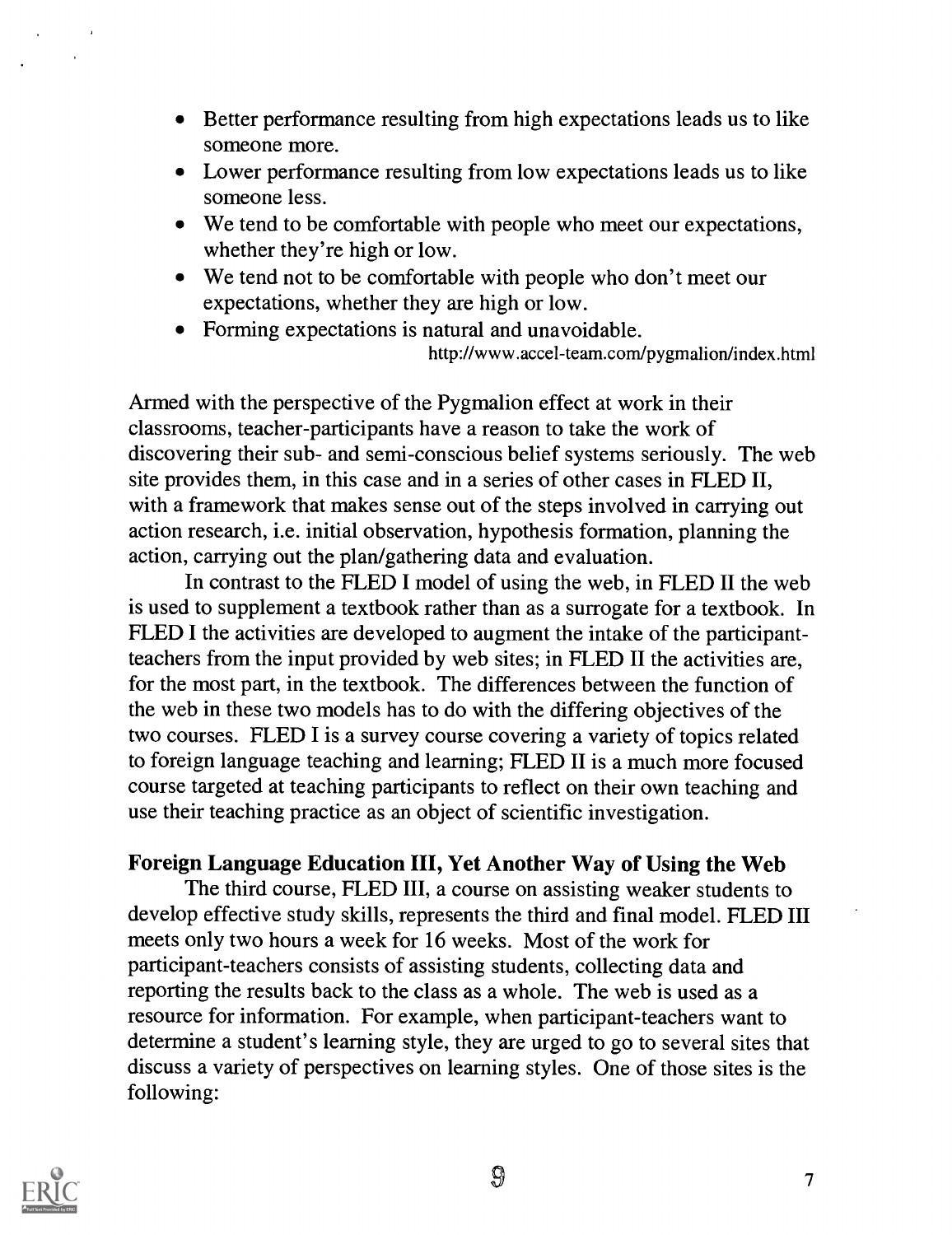#### http://chiron.valdosta.edu/whuitt/col/addframe.html

Go to: Internet Resources, then Student Characteristics, then Index of Learning  $\bullet$ Styles

Participant-teachers may decide to ask a student to use one of the on-line instruments to determine his/her learning style. They may decide to interview a student as well in order to corroborate their findings. The student's particular situation or circumstances direct what the teacher will do. If, for example, the student is weak in listening skills, the approach for assisting the student might focus on how the student uses or does not use cassettes and CD's or, perhaps, it might focus on listening strategies. If, on the other hand, the student is weak in vocabulary, the teacher might want to look at the student's learning style in general and adapt his/her learning strategies. FLED III focuses on the class being taught at the time the teacher is participating in the FLED course, thereby tapping into life motivations. The problems that arise during the 16 weeks of the course determine the syllabus. This tremendous amount of flexibility is only possible because of the rich array of web sites immediately accessible on the web. Teacherparticipants move through approximately five to seven projects. During each project they begin by focusing on a problem they have noticed, for example, a student's unexpected and rapid decline in achievement. The second stage is to decide what data to gather and how to gather the data. After gathering the data, teachers analyze the information and make tentative plans on how to resolve the problem. During this stage—and other stages as well—they investigate possible solutions by searching the internet for options. Once they have gained confidence that at least one of the options has a chance of succeeding, they make a plan for data collection on the student, analyze that data and plan the intervention. After an appropriate amount of time, they reexamine the situation and evaluate the change. During any of these stages, they may seek assistance from other teacherparticipants during the FLED class meetings. This is also the time when they can get assistance from either the FLED instructor or from colleagues in finding web sites that address the particular problem they are attempting to resolve. The course does have a core set of concepts that have to be addressed, e.g. learning theory, learning styles and strategies, data analysis, educational psychology and action research procedures. These topics are woven into the project cycle and most of the reading texts are to be found on the web. Unlike FLED I, participants in FLED III use their own classroom and their own students as the textbook and use the web as a tool for



 $\bar{a}$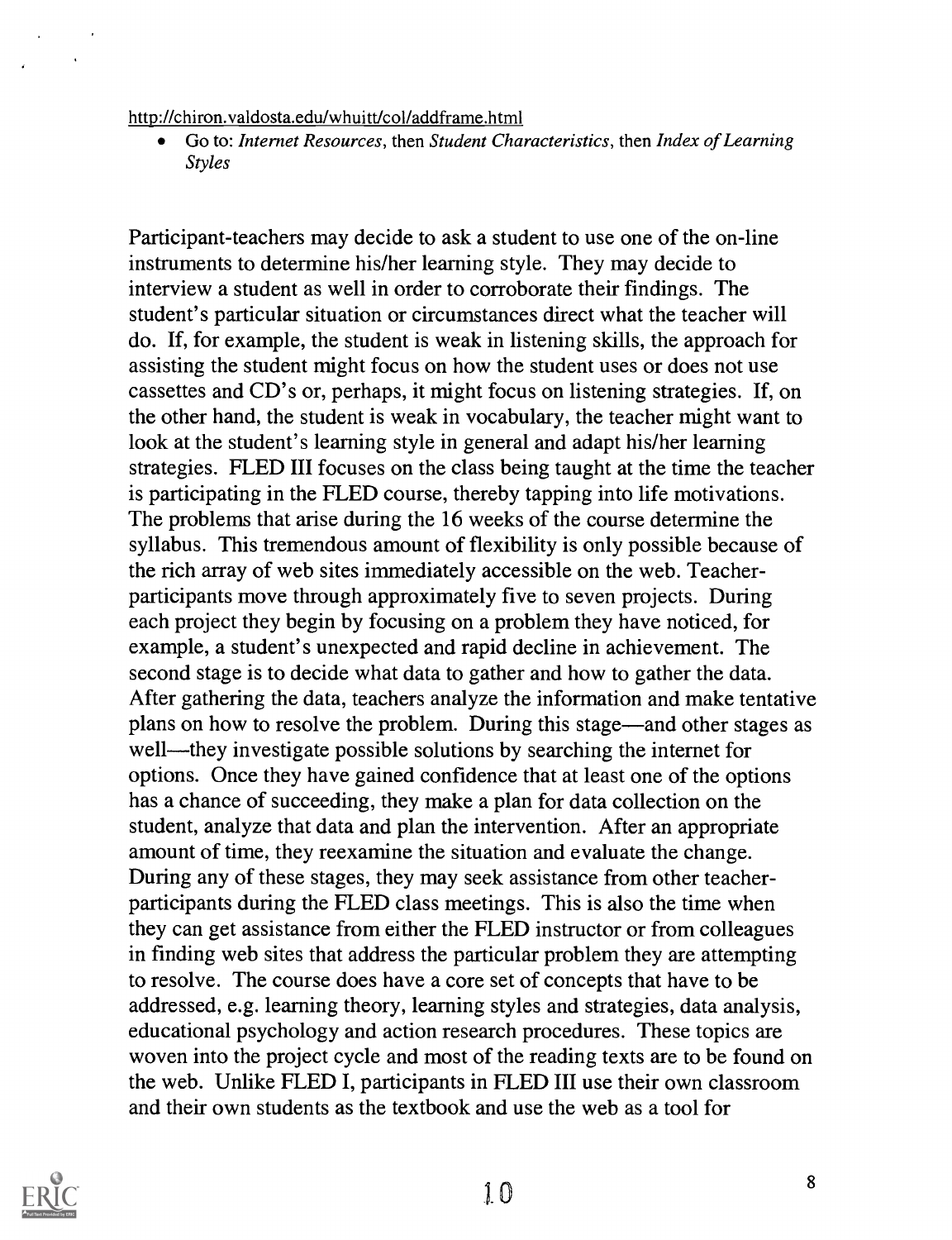developing the knowledge base they need. By applying that knowledge, they develop their counseling skills.

The series of FLED courses helps participant-teachers develop from dependent web-users to independent researchers. In FLED I certain sites are chosen and assigned as required reading. The course is highly structured and all participants are expected to accomplish the same goals. In FLED II participant-teachers choose the area of focus for their projects independently but are advised and assisted by both the instructor and the other course participants. In FLED III there is no textbook. There are few assigned readings. Participants learn to use the web to attain their own unique goals. They reach what we might call web-mastery. They are able to define and resolve problems that relate to counseling and assisting learners.

### References

Ehrman, M.E. (1996). Understanding Second Language Learning Difficulties. Thousand Oaks, CA: Sage Publications.

Stevick, E.W. (1996). Memory, Meaning and Method: A View of Language Teaching. Boston, MA: Heinle & Heinle.

Richards, J., & Lockhart, C. (1994). Reflective Teaching in Second Language Classrooms. Cambridge: Cambridge University Press.

Van Lier, L. (1991). Inside the Classroom: Learning Processes and Teaching Procedures. Applied Language Learning, v. 2, n. 1, 29-69.

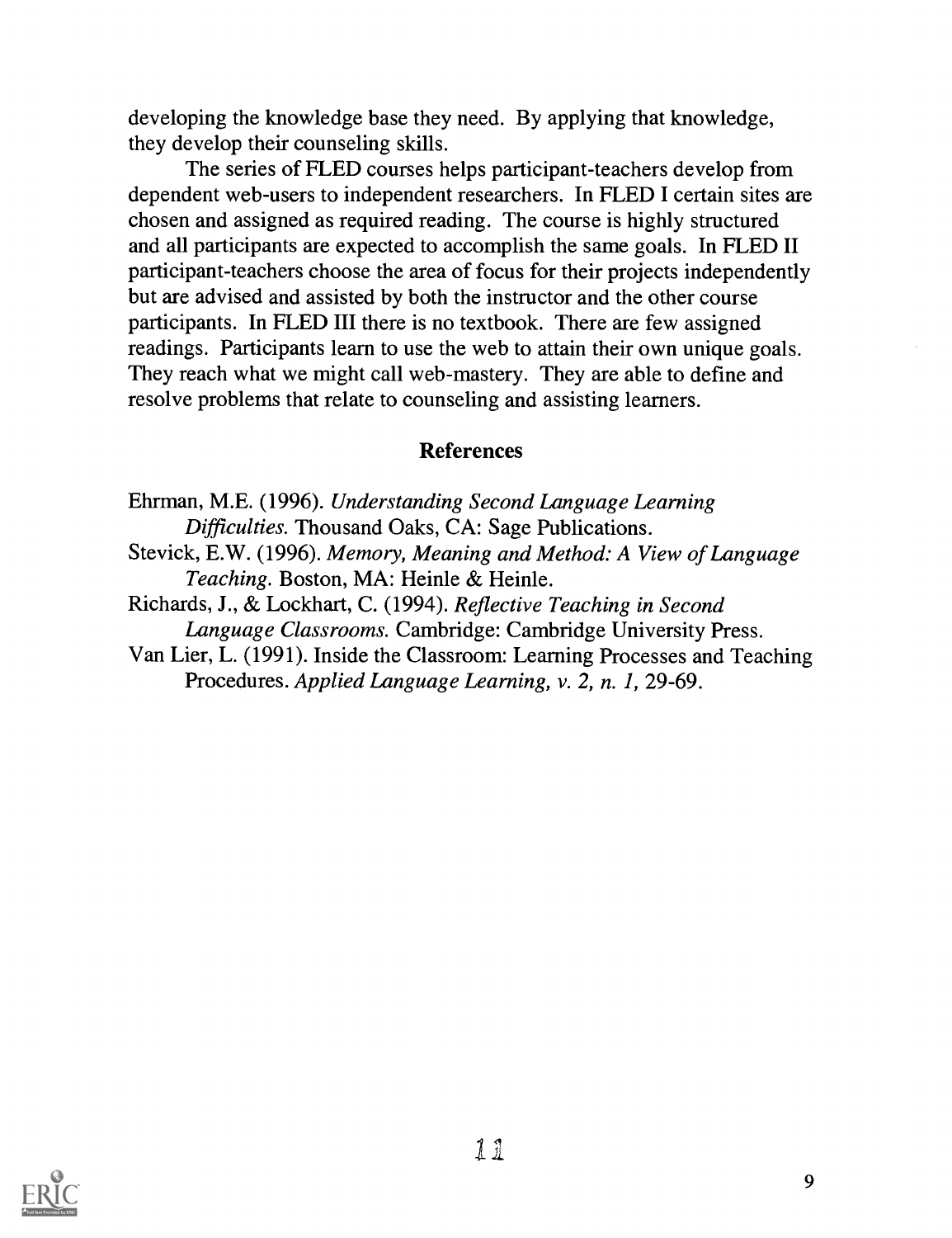$FLO27628$ 



U.S. Department of Education Office of Educational Research and Improvement (OERI) Educational Resources Information Center (ERIC)

# REPRODUCTION RELEASE

(Specific Document)

### I. DOCUMENT IDENTIFICATION:

Title:

Using the Internet for Designing Teacher Development Courses Author(s): Dr. Maurice Funke & Ms. Grazyna Dudney

Corporate Source: Publication Date:

### II. REPRODUCTION RELEASE:

In order to disseminate as widely as possible timely and significant materials of interest to the educational community, documents announced in the monthly abstract journal of the ERIC system, Resources in Education (RIE), are usually made available to users in microfiche, reproduced paper copy, and electronic media, and sold through the ERIC Document Reproduction Service (EDRS). Credit is given to the source of each document, and, if reproduction release is granted, one of the following notices is affixed to the document.

If permission is granted to reproduce the identified document, please CHECK ONE of the following three options and sign at the bottom of the page.



other ERIC archival media (e.g., electronic) and paper copy.

reproduction and dissemination in microfiche and in electronic media for ERIC archival collection subscribers only.

reproduction and dissemination in microfiche only.

Documents will be processed as indicated provided reproduction quality permits. If permission to reproduce is granted, but neither box is checked, documents will be processed at Level 1.

|                        | above. Reproduction from the ERIC microfiche or electronic/optical media by persons other than ERIC employees and its system contractors<br>requires permission from the copyright holder. Exception is made for non-profit reproduction by libraries and other service agencies to satisfy<br>information needs of educators in response to discrete inquiries. |                                                                                                                                                             |                         |  |  |  |
|------------------------|------------------------------------------------------------------------------------------------------------------------------------------------------------------------------------------------------------------------------------------------------------------------------------------------------------------------------------------------------------------|-------------------------------------------------------------------------------------------------------------------------------------------------------------|-------------------------|--|--|--|
| Sign<br>here<br>please | Signature:<br>n Judney                                                                                                                                                                                                                                                                                                                                           | Printed Name/Position/Title: Dr. Maurice Funke /Faculty Development<br>Specialist/ and Ms. Grazyna Dudney/ Dean of Faculty & Staff<br>Development Division/ |                         |  |  |  |
|                        | Organization/Address:<br>Defense Language Institute Foreign Language Center,<br>531 Lawton Rd. bldg. 630, Monterey, CA 93944-3212                                                                                                                                                                                                                                | Telephone: (831) 242-4400                                                                                                                                   | FAX: (831) 242-<br>6466 |  |  |  |
|                        |                                                                                                                                                                                                                                                                                                                                                                  | E-Mail Address: Grazyna.Dudney@monterey.army.mil                                                                                                            | Date: 4/3/03            |  |  |  |